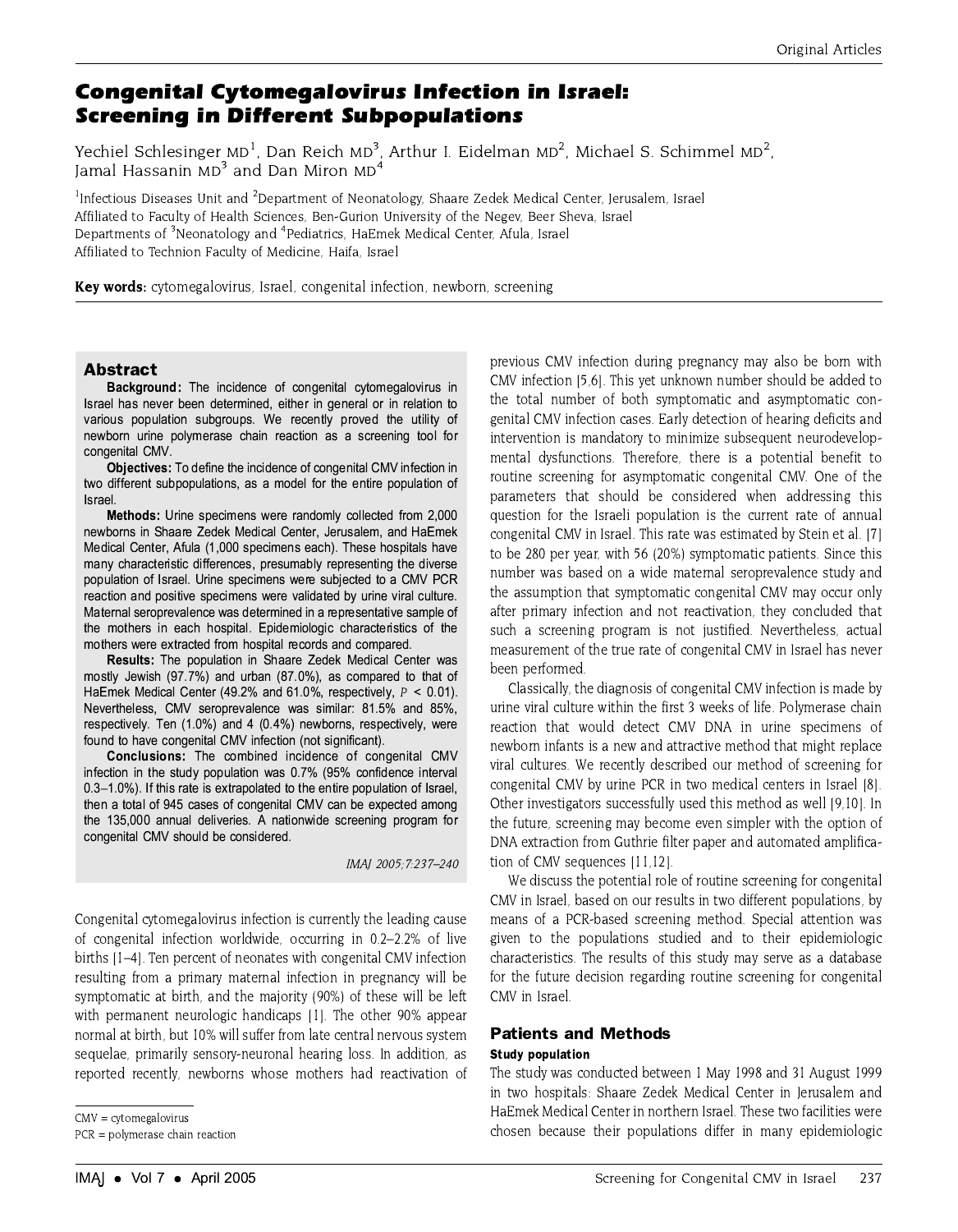aspects and may represent the heterogeneous population typical of the country. The study participants numbered 2,000 neonates aged up to 3 days (1,000 newborns each). The ethics committees of the two participating hospitals approved the study. Informed consent was obtained from the parents of each newborn after verbal and written information on the nature of the study was provided. Basic data on the participating mothers were extracted from hospital records, including maternal age, ethnic group (Jewish or non-Jewish), and residency (urban or rural).

## **Methods**

The selection of newborns from whom specimens were collected was based on convenience. Urine specimens were collected into a sterile urine-bag attached to the perineum after thorough cleaning. All the urine specimens were processed in the Infectious Diseases Molecular Diagnostic Laboratory at Shaare Zedek Medical Center. The specimens from HaEmek Medical Center were stored at 4°C. and transported on ice to the laboratory within 1 week.

Pre-study urine-PCR sensitivity assessment to assure the specificity and sensitivity of the method was performed prior to the study [8]. All the urine specimens were processed and used for CMV PCR reaction as previously described [8]. Specimens found by PCR to be positive were validated by conventional tube culture method

Measurement of cord blood immunoglobulin G antibodies against CMV was performed on 333 (33.3%) consecutive mothers in Shaare Zedek, and 283 (28.3%) consecutive mothers in HaEmek, reflecting maternal CMV seroprevalence. Newborns with either positive urine PCR or tube culture for CMV in their urine specimen had their sera tested for the presence of CMV IgM. The assay performed was antibody-capture enzyme-linked immunosorbent assay (DiaSorin S.R.L., Saluggia, Italy).

The clinical assessment of newborns with positive urine PCR

infection included physical examination, blood tests (complete blood count, kidney and liver function tests. CMV IgM), head ultrasound or computerized tomography scan, retinal examination, and brain stem evoked response audiometry.

#### **Statistical analysis**

Statistical analysis was performed using EpiInfo 6.0 software package. P values were calculated by chi-square, and by Fisher's exact test, where indicated, due to small numbers.  $P <$ 0.05 was considered statistically significant.

## **Results**

A total of 2,000 newborns was included in the study. Maternal epide-

Ig = immunoglobulin

miologic data were available for 987 mothers in Shaare Zedek and for 952 mothers in HaEmek. As shown in Table 1, there were statistically significant differences in epidemiologic aspects between the two hospitals regarding ethnic group (Jews vs. non-Jews) and residency (urban vs. rural). However, there was no significant difference in CMV seroprevalence between the two hospitals (80.5% in Shaare Zedek and 85% in HaEmek). Seroprevalence was similar in Jews and non-Jews in both hospitals (data not shown). Ten of the 1,000 newborns (1.0%) in Shaare Zedek and 4 of the 1,000 newborns (0.4%) in HaEmek were found to have CMV DNA in their urine. consistent with congenital CMV infection. This difference was not statistically significant. The combined incidence of congenital CMV was 0.7%, 95% CI 0.3-1.0%. The distribution of the infected infants among the various epidemiologically distinct subgroups is shown in Table 2. As seen, all the 10 infected newborns in Shaare Zedek were

#### Table 1. Demographic characteristics in the two population groups

|            | Shaare Zedek.      | HaEmek, Afula |         |
|------------|--------------------|---------------|---------|
|            | Jerusalem (n=987*) | $(n=952*)$    |         |
|            | No. (%)            | No. (%)       | P       |
| Origin     |                    |               |         |
| lewish     | 964 (97.7)         | 468 (49.2)    | < 0.01  |
| Non-Jewish | 23(2.3)            | 484 (50.8)    |         |
| Residency  |                    |               |         |
| Urban      | 859 (87.0%)        | 581 (61.0%)   | < 0.001 |
| Rural      | 128 (13.0%)        | 371 (39/0%)   |         |
| lews       |                    |               |         |
| Urban      | 843 (85.4)         | 360 (37.8)    | < 0.01  |
| Rural      | 121(12.3)          | 108(11.3)     |         |
| Non-Jews   |                    |               |         |
| Urban      | 16(1.6)            | 221 (23.2)    |         |
| Rural      | 7(0.7)             | 263 (27.6)    |         |

\* Mothers with available epidemiologic data. Urine specimens collected from 1.000 newborns

|  | <b>Table 2.</b> Characteristics of infected newborns in the two medical centers |
|--|---------------------------------------------------------------------------------|
|--|---------------------------------------------------------------------------------|

|                    | Shaare Zedek, Jerusalem |          |            | HaEmek, Afula | Total        |                 |  |
|--------------------|-------------------------|----------|------------|---------------|--------------|-----------------|--|
|                    | Total                   | Infected | Total      | Infected      | Total        | Infected        |  |
|                    | N(%)                    | N(%)     | N(%)       | N(%)          | N (%)        | N(%)            |  |
| Origin             |                         |          |            |               |              |                 |  |
| Jewish             | 964 (97.7)              | 10(1.0)  | 468 (49.2) | 0(0)          | 1,432 (73.9) | 10(0.7)         |  |
| Non-Jewish         | 23(2.3)                 | 0(0)     | 484 (50.8) | 4(0.8)        | 507 (21.7)   | 4(0.8)          |  |
| Residency          |                         |          |            |               |              |                 |  |
| lews               |                         |          |            |               |              |                 |  |
| Urban              | 843 (85.4)              | 10(1.2)  | 360 (37.8) | 0(0)          | 1,203 (62%)  | 10(0.8)         |  |
| Rural              | 121 (12.3)              | 0(0)     | 108(11.3)  | 0(0)          | 229 (11.8%)  | 0(0)            |  |
| Non-Jews           |                         |          |            |               |              |                 |  |
| Urban.             | 16(1.6)                 | 0(0)     | 221 (23.2) | 2(0.9)        | 237 (12.2%)  | 2(0.8)          |  |
| Rural              | 7(0.7)                  | 0(0)     | 263 (27.6) | 2(0.9)        | 270 (14%)    | 2(0)            |  |
| Total number (%)   | 987*                    | 10(1.0)  | 952*       | 4(0.4)        | 1939         | 14 (0.7%)       |  |
|                    |                         |          |            |               |              | 95% CI 0.3 -1%) |  |
| CMV IgG            |                         |          |            |               |              |                 |  |
| seroprevalence (%) | $80.5**$                |          |            | $85.0***$     | 82.6%****    |                 |  |

Mothers with available epidemiologic data. Urine specimens collected from 1,000 newborns.

Based on a representative sample of 333 mothers.

Based on a representative sample of 283 mothers

\*\*\*\* Based on a combined representative sample of 616 patients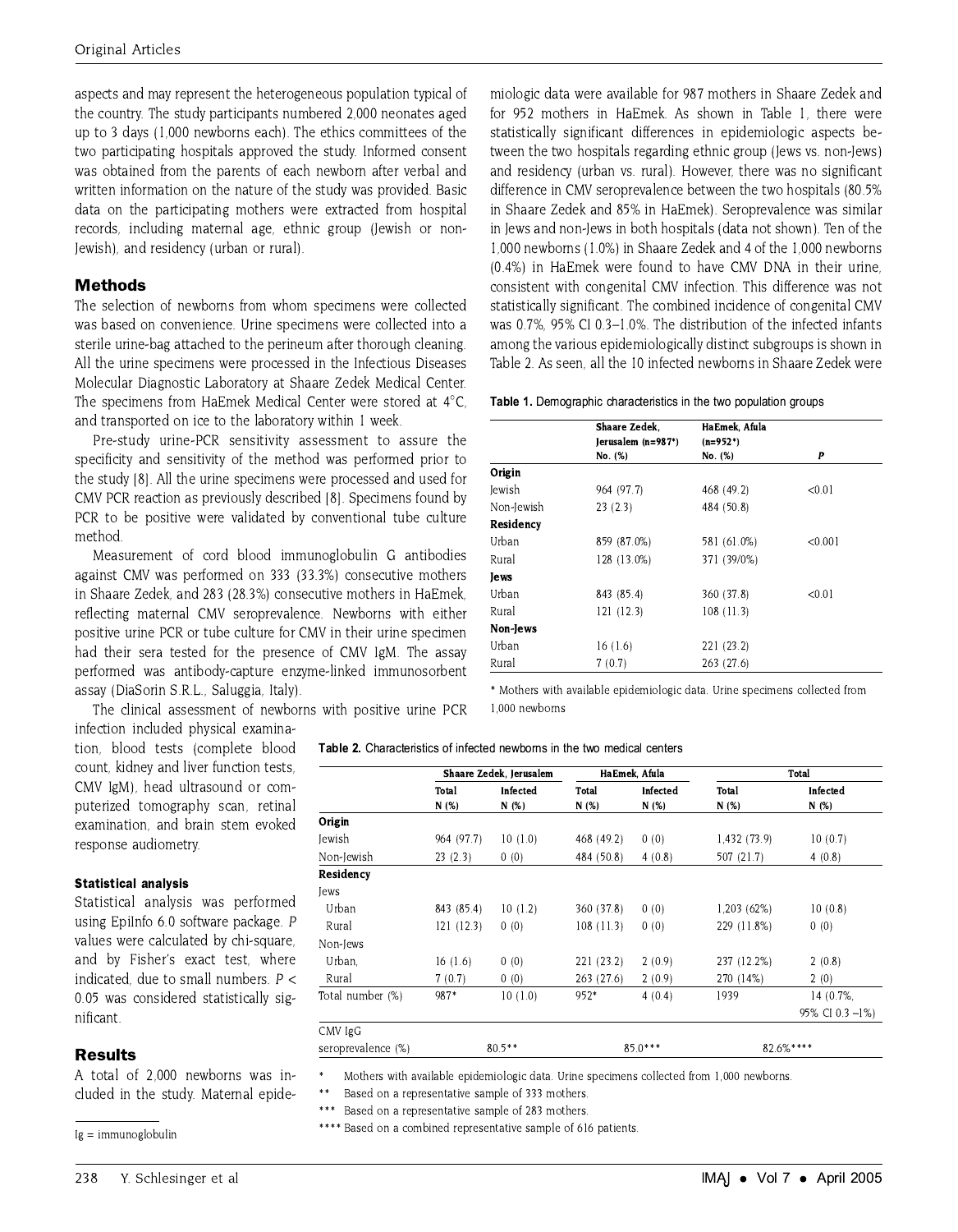Table 3. Characteristics of infants with congenital CMV infection

|                |        | Ethnic        | Gest. age |             | Micro-       | <b>CMV</b> | Urine     | Head           | Retinal   |             | Blood            |
|----------------|--------|---------------|-----------|-------------|--------------|------------|-----------|----------------|-----------|-------------|------------------|
| Pt.            | Gender | group         | (wks)     | <b>SGA</b>  | cephaly      | IgM        | culture   | CT/US          | exam      | <b>BERA</b> | tests**          |
|                | M      | <b>Iewish</b> | 40        | N           | N            | Negative   | ND.       | <b>ND</b>      | <b>ND</b> | <b>ND</b>   | ND               |
| $\overline{2}$ | F      | <b>lewish</b> | 40        | N           | N            | Negative   | Positive  | Normal         | Normal    | Normal      | Normal           |
| 3              | М      | lewish        | 39        | N           | $\mathbb N$  | Negative   | Positive  | Normal         | Normal    | Normal      | Normal           |
| $\overline{4}$ | М      | Jewish        | 40        | N           |              | Negative   | Positive  | Normal         | Normal    | Normal      | Normal           |
| 5              | M      | lewish        | 37        | N           | N            | Negative   | Positive  | Normal         | Normal    | Normal      | Normal           |
| 6              | F      | lewish        | 41        | N           | N            | Negative   | Positive  | Normal         | <b>ND</b> | Normal      | Normal           |
| $\overline{7}$ | F      | lewish        | 40        | N           | N            | Negative   | Negative  | Normal         | <b>ND</b> | Normal      | Normal           |
| 8              | M      | Jewish        | 39        | N           | $\mathbb N$  | Negative   | <b>ND</b> | <b>ND</b>      | <b>ND</b> | <b>ND</b>   | <b>ND</b>        |
| 9              | F      | lewish        | 40        | N           | $\mathsf{N}$ | Negative   | Positive  | Normal         | Normal    | Normal      | Normal           |
| 10             | М      | lewish        | 40        | N           | $\mathbf{V}$ | Positive   | Positive  | Calcifications | Normal    | Normal      | Hepatitis        |
|                |        |               |           |             |              |            |           |                |           |             | Anemia           |
|                |        |               |           |             |              |            |           |                |           |             | platelets LL     |
| 11             | M      | Non-Jewish    | 33        | N           | $\mathbb N$  | Negative   | <b>ND</b> | Normal         | Normal    | Normal      | <b>Hepatitis</b> |
| 12             | M      | Non-Jewish    | 40        | N           | N            | Negative   | ND        | <b>ND</b>      | <b>ND</b> | <b>ND</b>   | ND               |
| 13             | M      | Non-Jewish    | 40        | $\mathbb N$ | N            | <b>ND</b>  | Positive  | Normal         | Normal    | Normal      | Normal           |
| 14             | M      | Non-Jewish    | 28        | N           | N            | Positive   | Positive  | Normal         | Normal    | <b>ND</b>   | Normal           |

Patients 1 through 10 are from Shaare Zedek, patients 11 through 14 from HaEmek.

 $**$ Including complete blood count, liver enzymes, renal function

 $SGA$  = small for gestational age, BERA = brain-stem evoked response audiometry

Jewish and their mothers were urban, whereas all 4 infected newborns from HaEmek were non-Jews. These differences are due to the distribution of the mothers in both hospitals but are not statistically significant because of the small number of patients in each group. Comprehensive clinical evaluation was carried out on all PCR-positive newborns, and is summarized in Table 3. As shown, only 1 of 14 (7.1%) infected newborns was symptomatic. He was small for gestational age with a birth weight of 2,510 g (third percentile), and his head circumference was 28.5 cm (<3%). He had hepatosplenomegaly and thrombocytopenia of  $80,000/\text{mm}^3$  with petechial rash. Eve examination and BERA testing were normal. Brain ultrasonography and CT did, however, reveal severe periventricular calcifications. Another baby had evidence of transient mild hepatitis.

## **Discussion**

The effect of CMV seroprevalence in the population on the incidence and natural history of congenital CMV infection has been extensively studied [2,13-15]. It has consistently been shown that the higher the seroprevalence of maternal CMV, the higher the incidence of congenital CMV infection, albeit asymptomatic in most cases. We found a combined seroprevalence rate of 82.6%. This rate is somewhat higher than the 69% found by Isacsohn et al. [16] in the early 1980s in Jerusalem, and is similar to the 84.3% found by Stein et al. [7] in 6,126 women of childbearing age in various regions in Israel. It seems that despite major differences among subgroups in this country, the overall CMV seroprevalence is similarly very high, with a consequent incidence of CMV infection. If about 13-20% of the 135,000 annual pregnancies in Israel are in seronegative mothers, then 17,550-27,000 women are prone to

 $CI = confidence interval$ 

BERA = brain stem evoked response audiometry

experience primary CMV infection during pregnancy. Assuming a 1-4% risk of primary maternal CMV infection during pregnancy and a 40% risk of transmission of the infection to the fetus, we may expect any number between 175 and 1,000 cases annually of congenital CMV resulting from primary maternal infection during pregnancy. Since 20% of the infected newborns become symptomatic (10% at delivery and 10% later), about 35-200 symptomatic infections are expected per year.

It has traditionally been accepted that newborns whose mothers were immune to CMV prior to conception were only very seldom symptomatic either at birth or later [1.17.18]. Recently, Boppana and colleagues [5] challenged this concept. In a series of 47 symptomatically infected newborns, the immune status of the mothers was known in 20. Eight of 20 symptomatic newborns were born to mothers with recurrent rather than primary infection. Furthermore, there was no significant difference in the severity of the infection either at birth or later. Other reports [19] confirmed this observation. On the other hand, conflicting findings were recently reported by Lozzaroto et al. [20,21] who used CMV IgG antibody avidity as an additional measure of primary infection versus reactivation. These authors found that the fetus was symptomatic only when born to mothers with primary infection and not with reactivation. These conflicting data support the conclusion that maternal serologic status is not a sufficiently reliable basis for the decision regarding which neonates should be screened. Thus, an additional unknown number of congenital CMV infections resulting from reactivation during pregnancy of previous CMV infection, with at least some of those who are expected to suffer symptomatic infection, should be added to the total number of annual cases of congenital CMV.

By performing an actual measurement of infected newborns, we found 14 of 2,000 (0.7%) newborns with congenital CMV infection as a result of either primary infection or reactivation. This combined